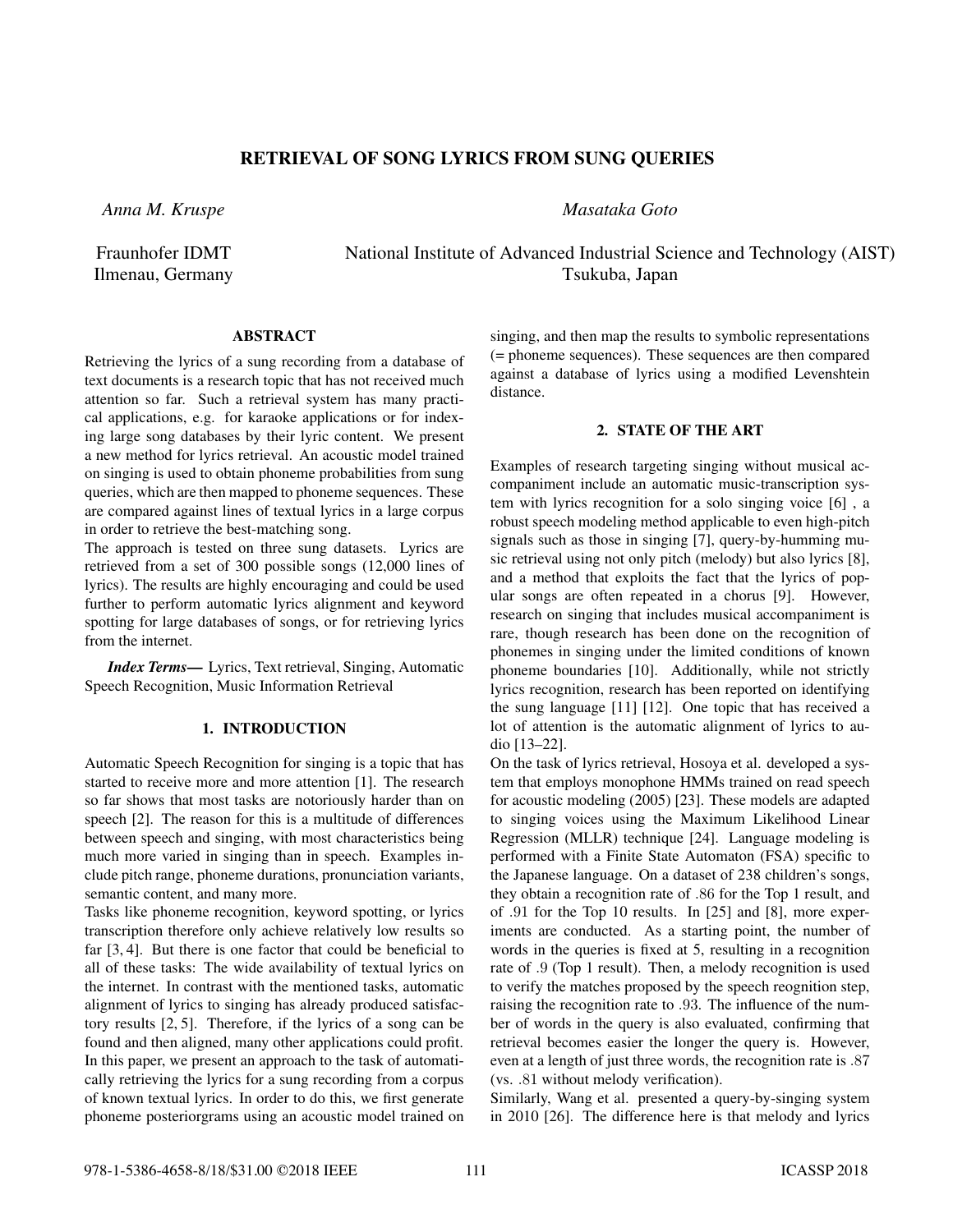

Fig. 1: Overview of the lyrics retrieval process.

information are weighted equally in the distance calculation. Lyrics are recognized here with a bigram HMM model trained on speech. The results are interpreted as syllables. A syllable similarity matrix is employed for calculating phoneme variety in the query, which is used for singing vs. humming discrimination. Assuming that only the beginning of each song is used as the starting point for queries, the first 30 syllables of each song are transformed into an FSM language model and used for scoring queries against each song in the database. The algorithm is tested on a database of 2154 Mandarin-language songs, of which 23 were annotated and the remainder are used as "noise" songs. For the Top 1 result, a recognition rate of .91 is achieved for the system combining melody and lyrics information, compared to .88 for the melody-only system.

Fujihara et al. presented a method that employs keyword spotting in singing to link text lyrics to sung lyrics [27]. Their approach employs a phoneme recognition step first, which is again based on the vocal re-synthesis method first described in [28]. Viterbi decoding using keyword-filler HMM is performed on the output of a phoneme model to detect candidate segments where keywords may occur. The link success rate for detecting the keywords is .3.

In 2009, Mesaros et al. picked Hosoya's approach back up by using MFCC features and GMM-HMMs for acoustic modeling, and also employing various MLLR techniques for adapting these models to singing [29]. These models are trained on the CMU ARCTIC speech corpus<sup>1</sup>. In [30] and [31], language modeling is added to the presented approach. Phoneme-level language models are trained on the CMU ARCTIC corpus as unigrams, bigrams, and trigrams, while word-level bigram and trigram models are trained on actual song lyrics in order to match the application case. The output from the acoustic models is then refined using these language models, and then also used for lyrics retrieval. This is the only purely lyrics-based system in literature. Retrieval is performed by recognizing words in queries with the full system, including language modeling, and then ranking each lyrics segment by the number of matching words (bag-ofwords approach). The lyrics database is constructed from 149 song segments (between 9 and 40 seconds in the corresponding recordings). Out of these segments, recordings of 49 are used as queries to test the system. The Top 1 recognition rate is .57 (.71 for the Top 10).

#### 3. DATA

In this work, the *DAMP* data set, which is freely available from Stanford University<sup>2</sup> [32], was used. This data set contains more than 34,000 recordings of amateur singing of full songs with no background music, which were obtained from the *Smule Sing!* karaoke app. Each performance is labeled with metadata such as the gender of the singer, the region of origin, the song title, etc. The singers performed 300 English language pop songs. The recordings have good sound quality with (usually) little background noise, but come from a lot of different recording conditions. We randomly selected 20 recordings per song to balance the data, resulting in a corpus of about 6000 songs, both male and female.

No lyrics annotations are available for this data set, but we obtained the textual lyrics from the *Smule Sing!* website<sup>3</sup>. These were, however, not aligned in any way. We performed such an alignment on the word and phoneme levels automatically using Viterbi alignment with models trained on speech (the *TIMIT* [33] corpus). This approach is described in [34]. This corpus of text lyrics is also used to test our approach. In a pre-processing step, each set of song lyrics was split into lines and converted into its constituting phonemes using the CMU Pronouncing Dictionary<sup>4</sup> with some manual additions of unusual words. This dictionary has a phoneme set of 39 phonemes. Splitting the lyrics for these 300 songs into lines results in a database of around 12,000 phoneme sequences.

For testing, we selected 20 female and 20 male song snippets corresponding to one line of lyrics (referred to as "Female" and "Male"). This selection was done based on the number of phonemes in the snippet and the clarity of pronunciation (in the sense that incomprehensible recordings were not selected). These test snippets were not included in the large training data set previously described.

In addition to this, the author performed 90 sung queries of lyrics included in the corpus, recorded with a mobile device (referred to as "Author").

### 4. PROPOSED APPROACH

For our new approach, we considered ways to improve upon the DTW-based method described in section 2. As shown in figure 1, we still start by extracting phoneme posteriorgrams. Then, we attempt to compress them down to a plausible sequence of phonemes, which can then be used to search directly on a textual lyrics database. Text comparison is much cheaper than the previous comparison strategy, and enables us to quickly expand the lyrics database.

Phoneme recognition is performed with Deep Neural Networks trained on the *DAMP* data set; the whole process is described in detail in [34]. The lyrics database is prepared by converting it into phoneme sequences as described in sec-

<sup>2</sup>https://ccrma.stanford.edu/damp/

<sup>3</sup>http://www.smule.com/songs

<sup>4</sup>http://www.speech.cs.cmu.edu/cgi-bin/cmudict

<sup>1</sup>http://festvox.org/cmu\_arctic/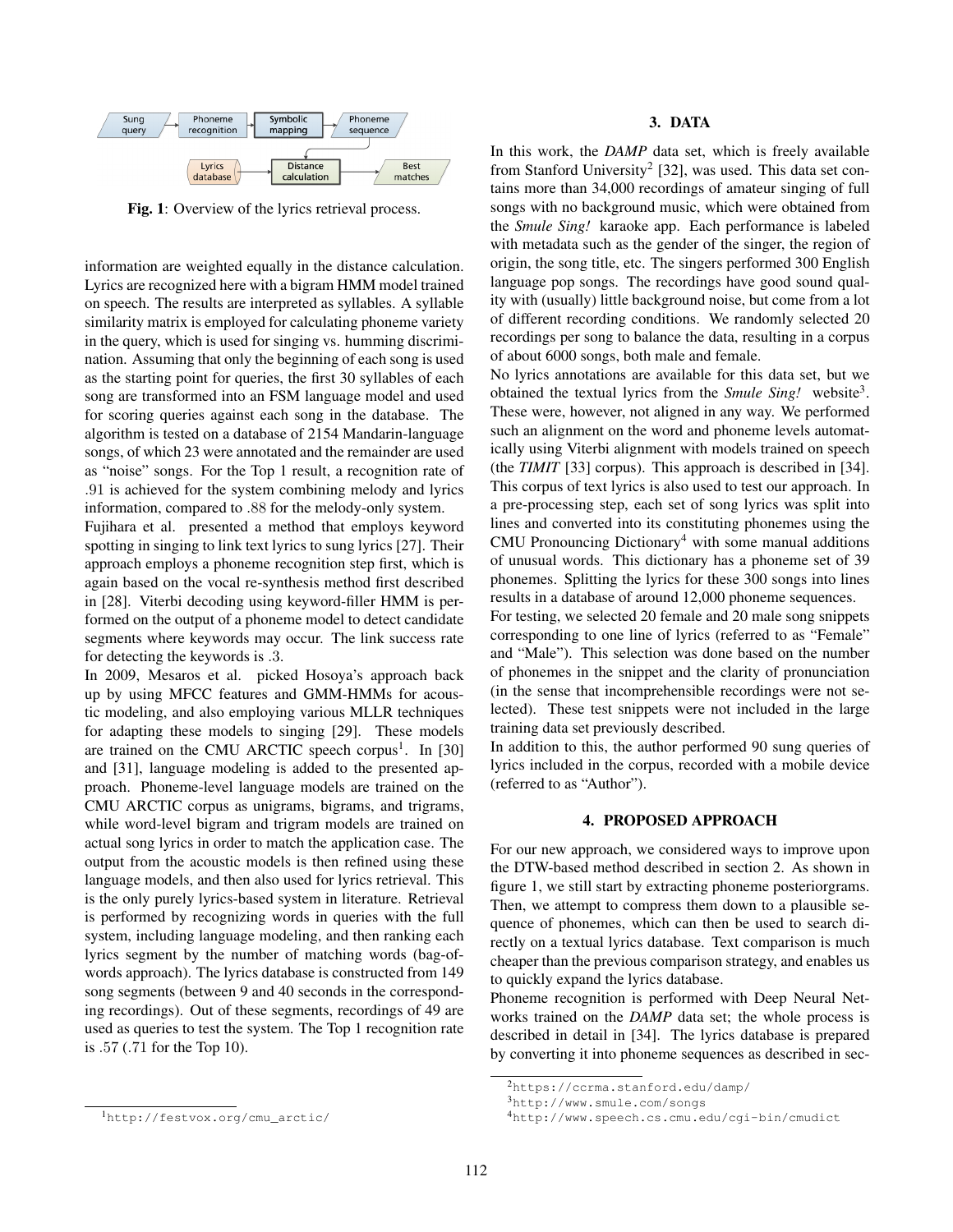

Fig. 2: Example of a phoneme posteriorgram.

tion 3. The key algorithms are (a) how to generate plausible phoneme sequences from the posteriorgrams, and (b) how to compare these against the sequences in the database. These parts will be described in more detail in the following.

### 4.1. Symbolic mapping

Starting from the sung recording used as a query, MFCC features are extracted and run through the acoustic model trained on singing to recognize the contained phonemes. This produces a phoneme posteriorgram, such as the one shown in figure 2; i.e., probabilities of each phone over each time frame. These probabilities contain some noise, both due to inaccuracies in the model and due to ambiguities or actual noise in the performance. Obtaining a phoneme sequence from these posteriorgrams could be solved with a HMM approach, but there is not enough reliable training data. Instead, we undertake the following steps, which also allows us to take linguistic knowledge into account:

- Smoothing We first smooth the posteriorgram along the time axis with a window of length 3 in order to remove small blips in the phoneme posteriorgrams.
- Maximum selection and grouping Then, we select the maximum bin (i.e. phoneme) per frame and group consecutive results. This yields a first sequence of phonemes, each with duration and sum probability information, which is usually too long and noisy. In particular, we notice a lot of fluctuations between similar phonemes. An example is given in figure 3a.
- Grouping by blocks and filtering through confusion matrix We attempt to solve this problem by first grouping the detected phonemes into blocks, in this case vowel and consonant blocks (shown in figure 3b). Then, we need to figure out which elements of these blocks are the "true" phonemes and which ones are noise. This is done by taking each phoneme's probability as well as the confusion between phonemes into account. The confusion is calculated in advance by running the classifier on an annotated test set; the result covers both the confusion by inaccuracies in



(c) Filtered result

Fig. 3: Example of the block grouping of the phoneme sequence and subsequent filtering by probabilities and confusions.

the classifier as well as perceptual or performance-based confusions (e.g. transforming a long *[ay]* sound into *[aa - ay - iy]* during singing). An example is shown in figure 4. The product of the probabilities and the confusions are calculated for the highest combinations up to a certain threshold, and all other detected phonemes are discarded. This results in a shorter, more plausible phoneme sequence (figure 3c).

## 4.2. Distance calculation

We then need to calculate the distances between the extracted phoneme sequence and the ones provided in the lyrics database.

We first introduce an optional step to speed up the process. We count each sequence's number of vowels in advance, and do the same for the query sequence. Then, we only compare it to sequences with roughly the same amount of vowels (with some tolerance). This slightly decreases accuracies, but drastically speeds up the calculation time.

The similarity calculation itself is implemented with a modified Levenshtein distance. We again take into account the classifier's confusion between phonemes. These confusions are used as the Levenshtein weights for substitutions. Surprisingly, we discovered that also using them for insertion weights improves the results as well. This probably happens because of the effect described above: A singer will in many cases vocalize an phoneme as multiple different ones, particularly for vowels with long durations. This will result in an insertion in the detected phoneme sequence, which is not necessarily a "wrong" classification by the acoustic model, but does not correspond to the expected sequence for this line of lyrics. For this reason, such insertions should not be harshly penalized. For deletions, the weight is set to .5 to balance out the lower insertion and substitution weights.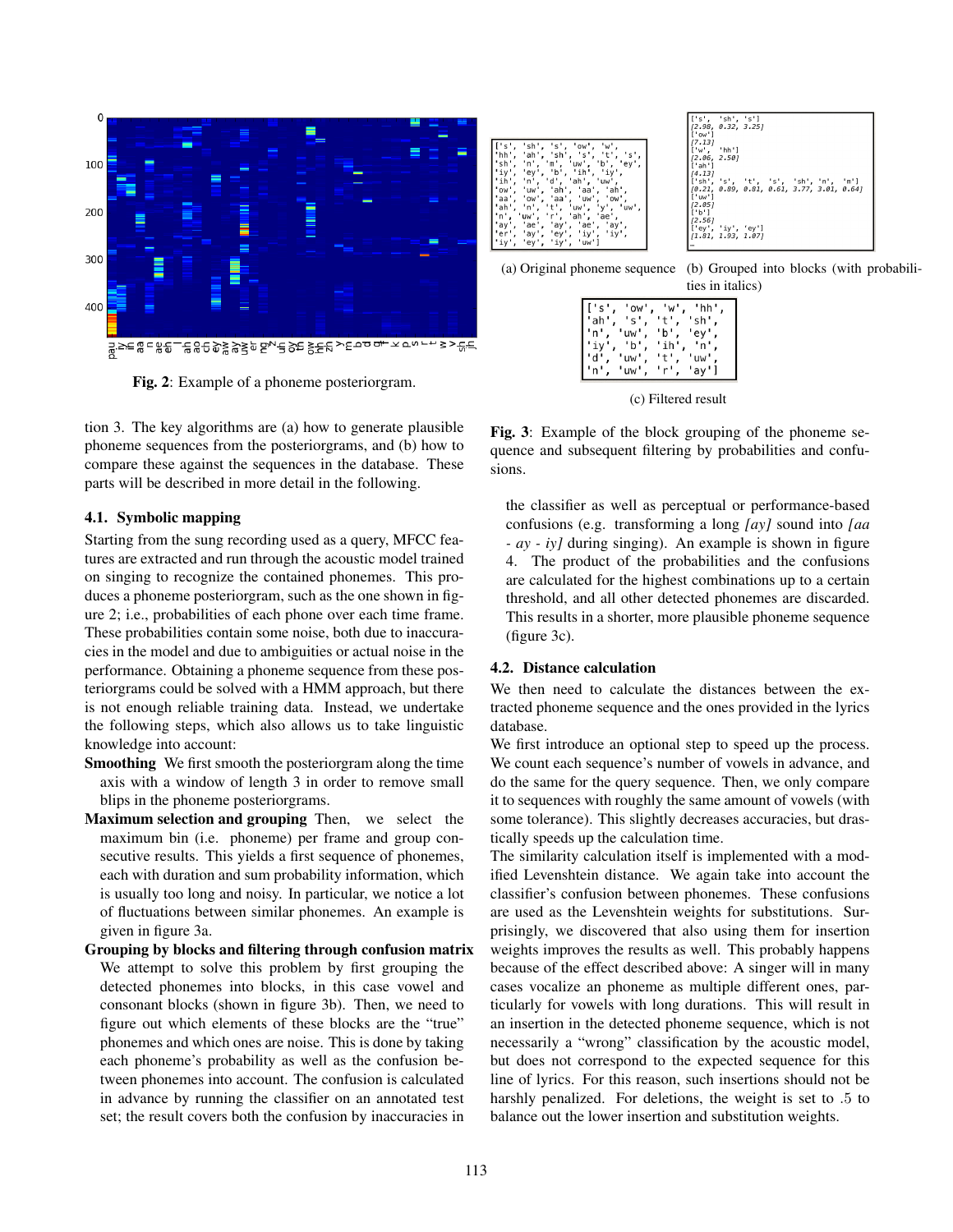|                                                  | Female |      |       | Male  |           |       | Author    |      |       |
|--------------------------------------------------|--------|------|-------|-------|-----------|-------|-----------|------|-------|
|                                                  | Top1   | Top3 | Top10 | Top 1 | Top3      | Top10 | Top1      | Top3 | Top10 |
| Baseline                                         | .25    | .25  | .35   |       |           | . .   | $\cdot$ 1 | .23  | .36   |
| Posteriorgram smoothing                          | .65    |      | .90   | ت     | .65       | .65   | .61       | .67  | .76   |
| Filtering blocks by probabilities and confusions | .8     | .85  | .96   | .75   | $\cdot^8$ | .85   | .74       | .78  | .82   |
| Substitution weights                             |        | .95  | .95   | .65   | .8        |       | .76       | .78  | .83   |
| Substitution + Insertion weights                 |        |      |       | .75   | .85       |       | .81       | .84  | .9    |

Table 1: Results of the retrieval algorithm for three test data sets with various improvement steps.





## 5. EXPERIMENTS AND RESULTS

Table 1 shows an overview over our experimental results. We tested the approach on the three test sets described in section 3 and report the retrieval rates for the Top 1 result (i.e. the one with the lowest Levenshtein distance), the Top 3, and the Top 10 results. Queries were allowed to be one to three consecutive lines of songs, increasing the number of "virtual" database entries to around 36,000 (12,000 lines as 1-, 2-, and 3-grams). It should be noted that a result counts as correct when the correct song (out of 300) was detected; this was done as a simplification because the same line of lyrics is often repeated in songs. For possible applications, users are most probably interested in obtaining the correct full song lyrics, rather than a specific line. Picking random results would therefore result in a retrieval rate of .003.

We then tested the various improvement steps of the algorithm as follows:

Baseline As a baseline system, we used the most straightforward approach: Directly pick the phonemes with the highest probabilities for each frame from the posteriorgram, group them by consecutive phonemes, and use the result of that for searching the lyrics database with a standard Levenshtein implementation. This results in retrieval rates of .25, .1, and .23 for the Female, Male, and Author test sets respectively. (The female test set generally produces higher results because the performance quality is somewhat better).

- Posteriorgram smoothing This is the same as the baseline approach, but we smooth the posteriorgram along the time axis as described in section 4.1. This already improves the result by around .4 for each test set.
- Filtering blocks by probabilities and confusions This includes the last step described in section 4.1. The result is improved further by .13 to .25.
- Substitution and insertion weights Finally, we use the modified Levenshtein distance as described in section 4.2. When using the confusion weights for phoneme substitutions only, the result increases further, and even more so when they are also used for the insertion weights. The final Top 1 retrieval rates are 1, .75, and .81 for the three test sets respectively.

#### 6. CONCLUSION

In this paper, we presented a new approach for retrieving textual lyrics from single lines of sung queries. To this end, we first extract phoneme posteriorgrams from the audio recording with acoustic models trained on a large singing database. Then, we employ a new algorithm to map the result to a symbolic representation (i.e. a phoneme sequence). This sequence is then compared to the ones in the lyrics database using a modified Levenshtein distance.

We found several improvements to this basic algorithm. First, we noticed that smoothing the posteriorgram along the time axis with a short window removes spurious probability fluctuations. The mapping from the posteriorgram to the symbolic representation can be improved by filtering the phonemes with the highest probabilities with the known phoneme confusions. Finally, we modified the Levenshtein distance by also utilizing these confusions for substitution and insertion weights. The final results range between .75 and 1 for the Top 1 result, and between .9 and 1 for the Top 10.

#### 7. ACKNOWLEDGEMENTS

This work was supported by JST ACCEL Grant Number JPMJAC1602, Japan, and the German Research Foundation (DFG MU 2686/11-1, DFG AB 675/2-1).